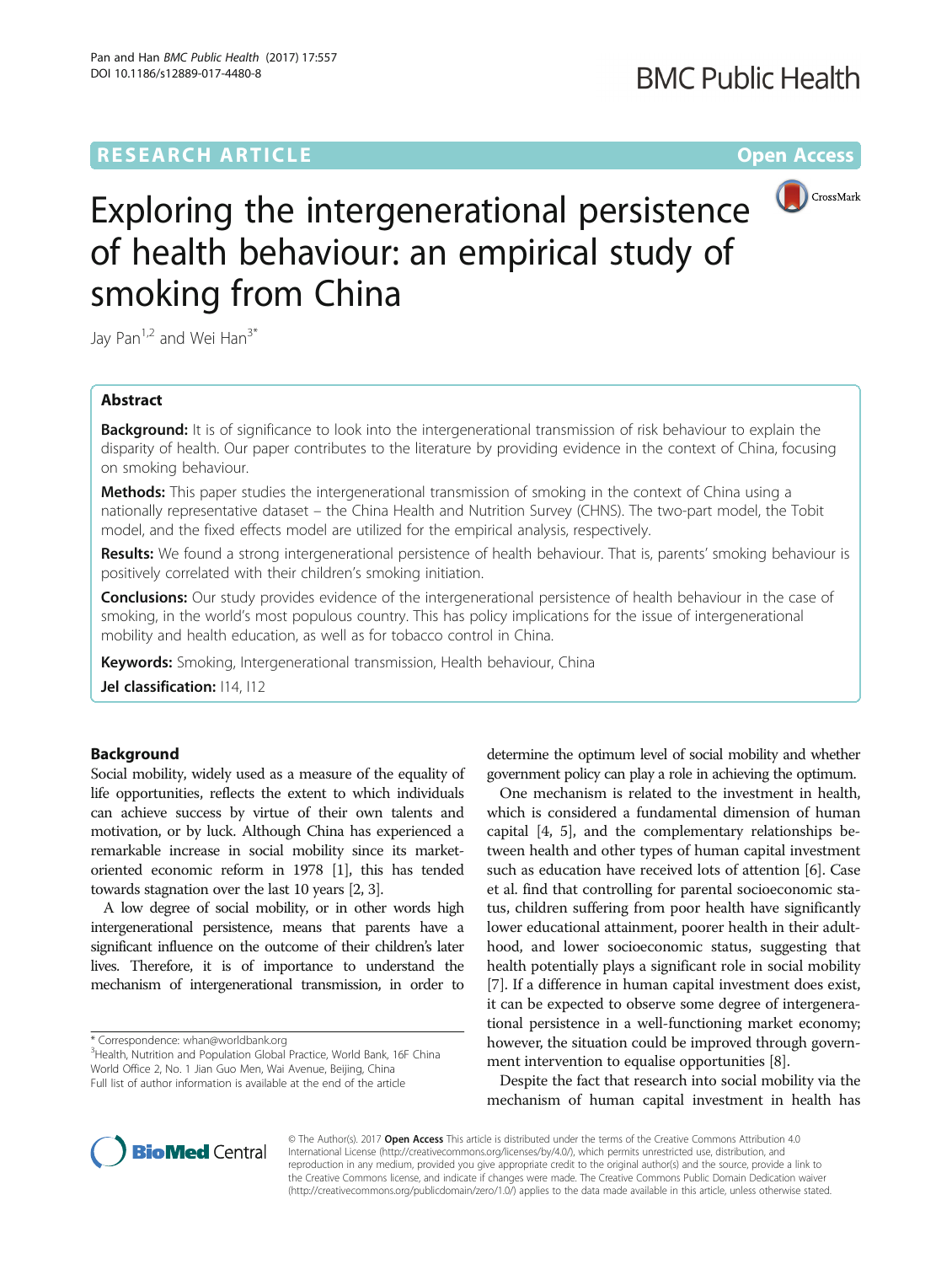been progressing rapidly, there are limited empirical studies devoted to risk behaviour, which accounts for more than 60% of the causes of death [\[9, 10\]](#page-7-0). Therefore, it is of significance to look into the intergenerational transmission of risk behaviour to explain health disparities. This paper contributes to the literature by providing evidence in the context of China, focusing on smoking behaviour.

Smoking is the leading preventable cause of death around the world, which is linked to an average of 1.2 million deaths annually in China [[11](#page-7-0), [12](#page-7-0)]. With the largest number of smokers in the world, China accounts for 40% of global tobacco production and consumption [[11](#page-7-0)]. Given the fact that most smoking initiation in China occurs between 10 and 15 years old, preventing tobacco use among adolescents is essential to tobacco control, which could lead to a reduction in the public health burden from smoking-related illnesses during individuals' lifetimes [[13](#page-7-0)]. There has been an increasing trend with regards to the prevalence of smoking among adolescents over the past three decades, mostly caused by the progressive increase among females. While the estimated prevalence of lifetime smoking ranged between 39% and 46% for adolescent males in the period 1981–2010, it rose steadily from 2% to 19% for adolescent females during the same period [[14](#page-7-0)]. In additional to the health hazards, adolescent smoking is highly associated with low learning productivity, as well as the number of other health risk behaviours in which these young adolescents had engaged [[15](#page-7-0), [16\]](#page-7-0). Parental smoking might be linked with adolescent smoking through many channels. For instance, children tend to imitate their parents' behaviour, they may be tempted by exposure to second hand smoke, and parents and their children share similar time and risk preference [\[17, 18](#page-7-0)].

This paper studies the intergenerational transmission of smoking in the context of China using a nationally representative dataset – the China Health and Nutrition Survey (CHNS). The main outcomes of the essay relate to smoking initiation and tobacco consumption, therefore it contributes to the growing literature on this topic, and grounds evidence-based policy making on the issue of intergenerational mobility in China.

The paper is organised as follows. Section 2 briefly summarises the literature around the intergenerational transmission of health and risk behaviour, with a focus on smoking. Section 3 describes the data sources and the empirical methodology. Section 4 presents the findings, with section 5 offering conclusions.

#### Literature review

There is sizable literature studying the intergenerational transmission of smoking, but findings across studies are mixed [[19\]](#page-7-0). Some studies report positive associations between parent and adolescent smoking, but not others. Even for the former, there was no consistency on whether or not the associations varied by gender (see Kandel et al. (2015) for a summary of relevant literature [[20\]](#page-7-0)).

There are some possible explanations for these mixed findings. Firstly, the published studies did not attempt to explore the causal relationship between parents' and adolescents' smoking behaviour, except for two notable studies that employed the instrumental variable method to overcome the unobserved family factors, such as risk attitudes and time preference. Nevertheless, those two studies did not reach a consistent conclusion. Loureiro et al. was the first study attempting to explore causality, which used social class and occupational indicators for the children's grandparents as the instruments [\[17\]](#page-7-0). They found evidence of same-sex role models in two-parent households. Lillard used the price of cigarettes, and the amount of articles published about the health risks of smoking, as the instruments of the parents' smoking status, and did not find any statistically significant evidence that the likelihood of children starting smoking depended on the former or current smoking status of their parents [\[19\]](#page-7-0). It is worth noting that Lillard's paper explicitly pointed out that failing to address the endogeneity of parents' smoking behaviour might lead to incorrect inferences. Indeed, completely different findings were reported in [\[21\]](#page-7-0), which employed the same dataset as Lillard [[19](#page-7-0)], but did not control for the endogeneity.

Secondly, estimations of the relationship between parent and adolescent smoking have suffered from the omitted variable problem, which potentially biases the estimation of the relationship [\[22\]](#page-7-0). Loureiro et al. [\[17\]](#page-7-0) and Lillard [[19](#page-7-0)] made an effort to deal with the endogeneity issue using the instrumental variable method, and, supposing the instruments they employed were fully valid (which is doubtful), what they achieved was to disentangle the link between children's and their parents' smoking habits from the presence of unobserved factors shared by all family members. However, the omitted variable problem was still not resolved. For instance, it has been well documented in the literature that the peer effect, i.e. the influence on their smoking behaviour of their schoolmates, friends, siblings, partners, and their neighbourhood, serves as an important driver of an individual's smoking participation (see Christopoulou et al. (2013) for the summary of relevant literature [[23\]](#page-7-0)). Furthermore, some literature has implied that parenting style might be a factor in adolescents' smoking behaviour [[24](#page-7-0)–[27\]](#page-8-0).

Lastly, there is no consensus on how to measure variables of interest (i.e. parents' and adolescents' smoking behaviour) in order to derive valid policy implications from academic research. Adolescents' smoking behaviour was mostly measured by smoking initiation [\[20](#page-7-0), [27, 28](#page-8-0)], and/or whether an individual has smoked during the last week or month [\[13](#page-7-0), [17](#page-7-0), [27, 29\]](#page-8-0). Parents' smoking behaviour was commonly measured by whether he or she was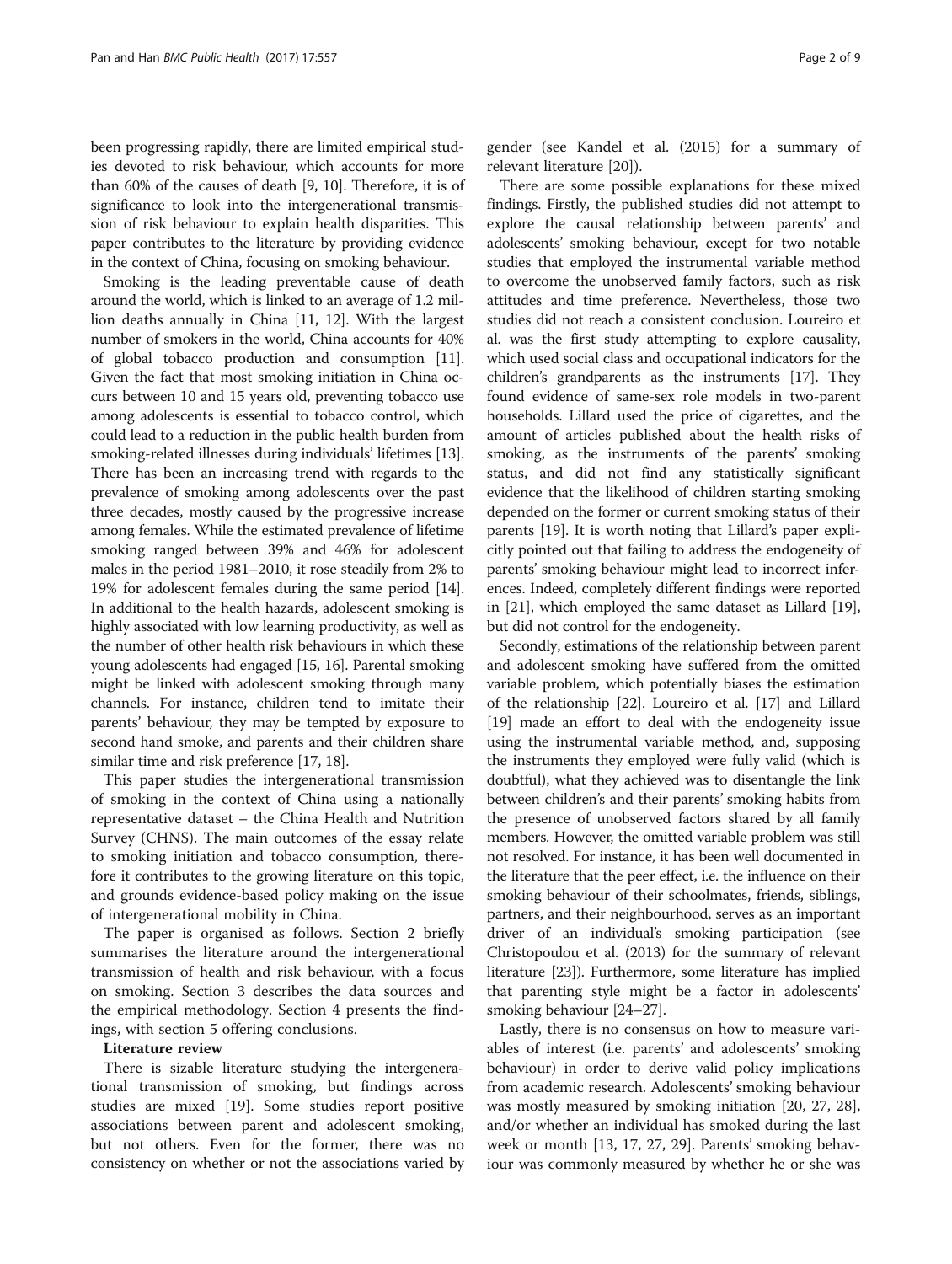a current smoker [\[13](#page-7-0), [17, 20,](#page-7-0) [27, 28](#page-8-0)], or a former smoker [[20,](#page-7-0) [28\]](#page-8-0). As a result, it is difficult to understand the extent to which a wide variety of findings were caused by the measures of smoking status used in the above analyses.

There are some studies on the intergenerational transmission of smoking in China. In general, they reported that parental smoking was a significant risk factor for adolescents also smoking [\[13,](#page-7-0) [27, 30\]](#page-8-0). Nevertheless, there were some exceptions. Ma et al. found that adolescent smoking was strongly associated with peer smoking and low refusal self-efficacy, rather than parental smoking [[31](#page-8-0)]. To the best of our knowledge, all of the published studies used self-completed questionnaires administered to a small number of pre-selected schools in a certain city, which has limited nationwide policy implications. The aim of this paper is to bridge the gap in the literature by studying the intergenerational transmission of smoking in the context of China using a nationally representative dataset.

#### **Methods**

### Statistical analysis

Following the literature, a two-part model (2 PM) was used to characterise intergenerational smoking behaviour, which can be expressed as follows:

$$
Pr(ASmoker_i = 1 | MSmoker_i, FSmoker, X_i)
$$
\n
$$
= \Phi(\theta MSmoker_i + \delta FSmoker + X_i \eta + \mu_i)
$$
\n
$$
Ln(ANum_i | ASmoker_i = 1, , MSmoker_i, FSmoker, X_i)
$$
\n
$$
= \chi MSmoker_i + \varphi Fsmoker + X_i \gamma + v_i
$$
\n(2)

where  $ASmoker_i$  and  $ANum_i$  are the binary variables indicating smoking status and the number of cigarettes smoked per day for adolescent  $i$ , respectively.  $MSmoker<sub>i</sub>$ and  $FSmoker_{i}$ the key explanatory variables, denote whether adolescent  $i$ 's mother or father is a current smoker; the parameters,  $\theta$ ,  $\delta$ ,  $\chi$ , and  $\varphi$ , are the coefficients of interest, representing the intergenerational effects of parental smoking on the probability of adolescent smoking, and the cigarettes consumption conditional on smoking (smoking intensity), respectively.  $X_i$  is a set of control variables, including the adolescents' age, gender, and residential type (urban / rural), the parents' age, years of education, employment status (not currently working, employed in collective, private, government, or other sectors), the annual household income per capita (measured in 2009 Yuan), and dummy variables identifying the survey years (1993, 1997, 2000, 2004, 2006, 2009) and residential regions (east, central, west).

The above 2 PM assumes that the smoking behaviour of adolescents is determined by two separate decision making processes: eq. (1), the "participation equation", captures the systematic difference between smokers and

non-smokers; eq. (2), the "intensity equation", characterises the determination mechanism of the amount of cigarettes smoked among smokers, with the logarithm transformation on  $ANum_i$  used to reduce the impact of extreme values. Following the suggestion of previous studies [\[32](#page-8-0)], we estimate eq. (1) with the Logitistic model (specifying  $\Phi(\cdot)$  as the cumulative distribution function of the logistic distribution), and estimate eq. (2) with the Gamma GLM model (generalized linear model with a Gamma distribution for  $v_i$ ). The specification is justified by the modified Park test, which shows that the conditional variance function of the distribution of the number of cigarettes smoked is consistent with the Gamma-class model. In addition, the Hosmer-Lemeshow test also confirms that our choice of log link function is consistent with the data generating process.

We also estimate the standard Tobit model for the purpose of checking robustness. As reviewed by [[33](#page-8-0)], the 2 PM is frequently used in the literature on smoking behaviour because of the flexibility in the model specification. Specifically, the 2 PM assumes that the decisions to first start smoking and then the amount of cigarettes to consume are separately made. As a result, the regressions for the two parts (participation and intensity) can be separately estimated, bringing about the flexibility in the model specification. However, smoking participation and intensity might be a joint decision-making process rather than separate decisions. In the case of joint decisionmaking, the estimation from the Tobit model would be consistent, but the estimation from the 2 PM model would not from an econometric point of view. Given the fact that the two models each have their pros and cons, both will be estimated, and the results compared.

Data

Data from the China Health and Nutrition Survey (CHNS) is employed. The survey, an ongoing project since 1989, is conducted by the Carolina Population Centre at the University of North Carolina at Chapel Hill, in collaboration with the Chinese Centre for Disease Control and Prevention. Around 4400 households with a total of 26,000 individuals were sampled from 9 provinces (Guangxi, Guizhou, Henan, Heilongjiang, Hubei, Hunan, Jiangsu, Liaoning and, Shandong) using a multistage, random cluster process, which covers a wide range of geographical locations, economic development, social resources, and health utilisation. This longitudinal survey was conducted in 1989, 1991, 1993, 1997, 2000, 2004, 2006 and 2009. The CHNS is designed to examine the effects of the health, nutrition, and family planning policies implemented by the national and local governments, and to understand how the social and economic transformation affects the population's health. It does this by collecting information on economics, health, family planning facilities, household nutrition and other social services, and community leaders.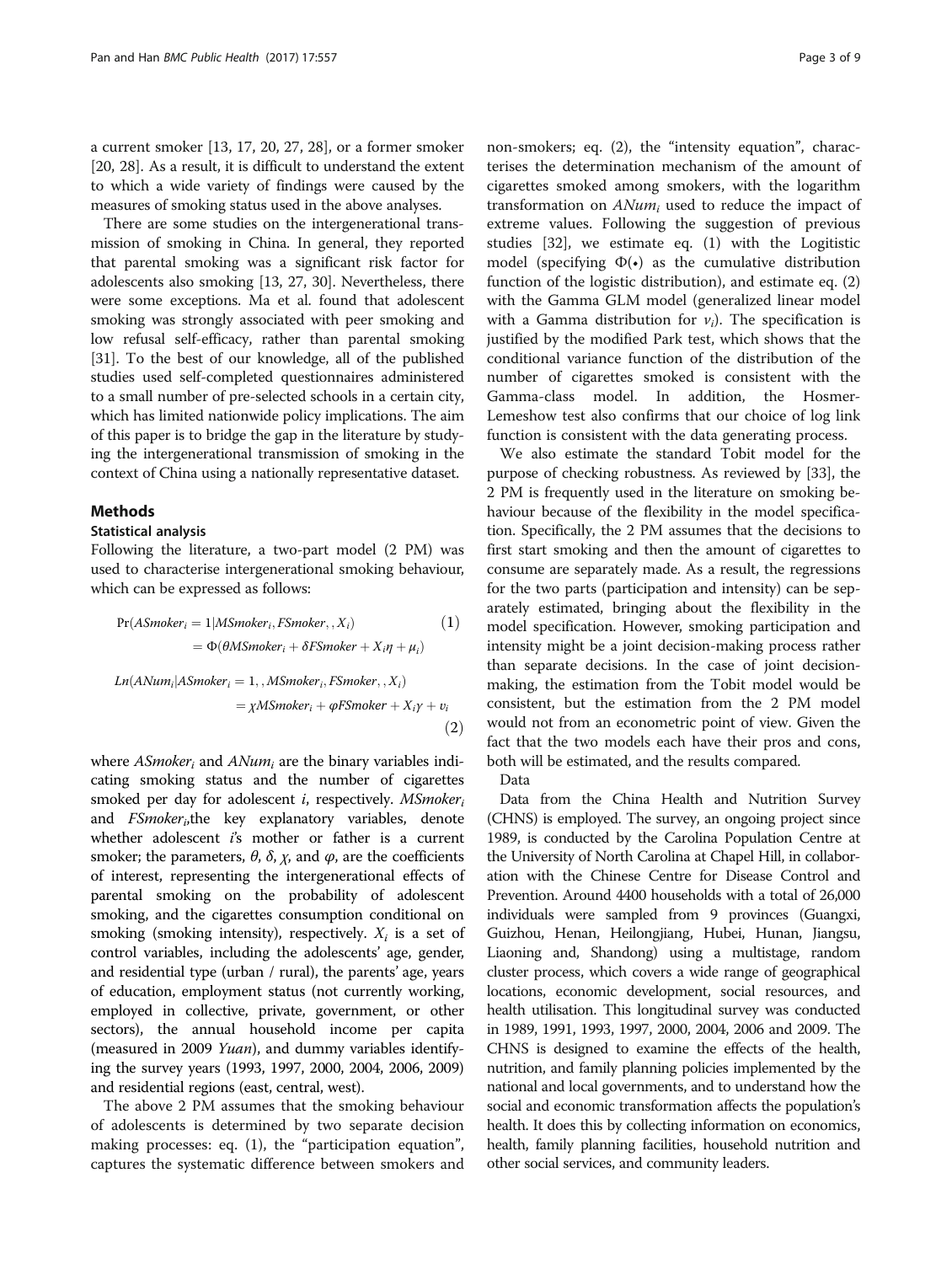The baseline data is excluded for this paper, since only the individuals aged between 20 and 45 were surveyed in 1989. For the present study, the data from 1991 to 2009 has been pooled, with the parent-child identifier used to filter a sample consisting of parent-offspring pairs. For families with multiple children, the family bond (and thus the family fixed effects) is identified by household IDs. The demographic, socio-economic and healthrelated information of the children and their parents is extracted from the CHNS child and adult questionnaires, respectively. Family income is extracted from the household questionnaire. Finally, our sample is restricted to adolescents aged between 13 and 18 following the literatures [\[30](#page-8-0), [34\]](#page-8-0). Our study sample consists of 4368 adolescents with matching information for their parents. Table 1 presents details of the sampling procedure.

The outcome of this study explains adolescent smoking behaviour, specifically regarding their smoking initiation and intensity. The former is measured by a binary variable which equals 1 if an individual is a smoker, and 0 otherwise. The latter is measured by the number of cigarettes smoked per day. The key explanatory variables, relating to parental smoking behaviour, are captured by the mother's and father's smoking status or their smoking intensity.

#### Results

The descriptive statistics of key variables are reported in Table [2](#page-4-0). Columns (1)–(3) represent the full sample, smoking sample, and non-smoking sample, respectively. As shown by Table [2,](#page-4-0) the prevalence of adolescent smoking is 3%, and most of them are males. Among the adolescent smokers, the average number of cigarettes consumed per day is approximately 8. In terms of parental smoking behaviour, more than 70% of adolescents' fathers are smokers, who consume an average of around 15 cigarettes per day. On the contrary, only 2.5% of their mothers smoke, who, on average, smoke less than one cigarette per day.

Table 1 Number of observations

| Data                                                  | Number excluded | Number remaining |  |  |  |
|-------------------------------------------------------|-----------------|------------------|--|--|--|
| CHNS 1991, 1993, 1997, 2000,<br>2004, 2006, 2009      |                 | 94,812           |  |  |  |
| Restrict to observations<br>with age 13-18            | 89,871          | 4941             |  |  |  |
| Exclude if smoking status<br>is missing               | 408             | 4533             |  |  |  |
| Exclude if mother or father's<br>age is missing       | 10              | 4523             |  |  |  |
| Exclude if household income<br>is missing             | 27              | 4496             |  |  |  |
| Exclude if mother or father's<br>education is missing | 128             | 4368             |  |  |  |

Table [3](#page-5-0) reports the main results estimated by the 2 PM. Columns (1) and (2) are the results of the first and second part, respectively. The marginal effects are presented, with the standard errors clustered at the household level.

The baseline model shows that having a smoking mother and father significantly increased the probability of adolescents smoking by 2.2% and 2.6%, respectively, and this also had positive (albeit statistically insignificant) impacts on the smoking intensity (cigarette consumption) of their children who are smokers. The results suggest a strong intergenerational persistence of health behaviour; in other words, risky behaviour by the parents positively correlated with their children's decision to engage in the same activity.

In terms of the other control variables, age had an inverted U-shaped effect on the likelihood of admitting to smoking, but a U-shaped impact on the number of cigarettes smoked among the smokers. That is, broadly speaking, the probability of adolescents engaging in risk behaviour escalates as they are growing up, but then declines after a certain age. Conversely, the intensity of risk behaviour had an opposite trend conditional on risk behaviour engagement. Female adolescents were less likely to smoke, but there was no significant gender difference in smoking intensity. The employment status of the parents seems to be linked with the amount of cigarettes consumed. Furthermore, compared to adolescents living in western regions, those who were living in middle and eastern regions are 1.7% and 2.3%less likely to admit to smoking, respectively. Lastly, neither household income nor whether or not an individual lives in a rural area had a significant impact on the probability of smoking initiation or cigarette consumption, respectively.

Where the 2 PM assumes that smoking initiation and smoking intensity are independent decisions, the Tobit model considers them a joint decision, to be jointly modelled and estimated [\[33](#page-8-0)]. Table [4](#page-6-0) presents the results of the Tobit model. Columns (1) and (2) show the estimation of the expected number of cigarettes smoked conditional on being a smoker, using the parental smoking status and parental smoking intensity as the proxies, respectively. The marginal effect is reported with the standard errors clustered at the household level.

As shown in Table [4,](#page-6-0) parental smoking behaviour significantly affected adolescents' smoking behaviour. On average, the adolescents with a smoking mother and father consumed 0.755 and 0.718 more cigarettes per day, respectively. When using parental smoking intensity as the proxy, we found that the adolescent consumed 0.5 and 0.2 cigarettes more on average if their mother and father were smoking 10 cigarettes or more per day, respectively. Overall, the results are virtually similar to in the 2 PM.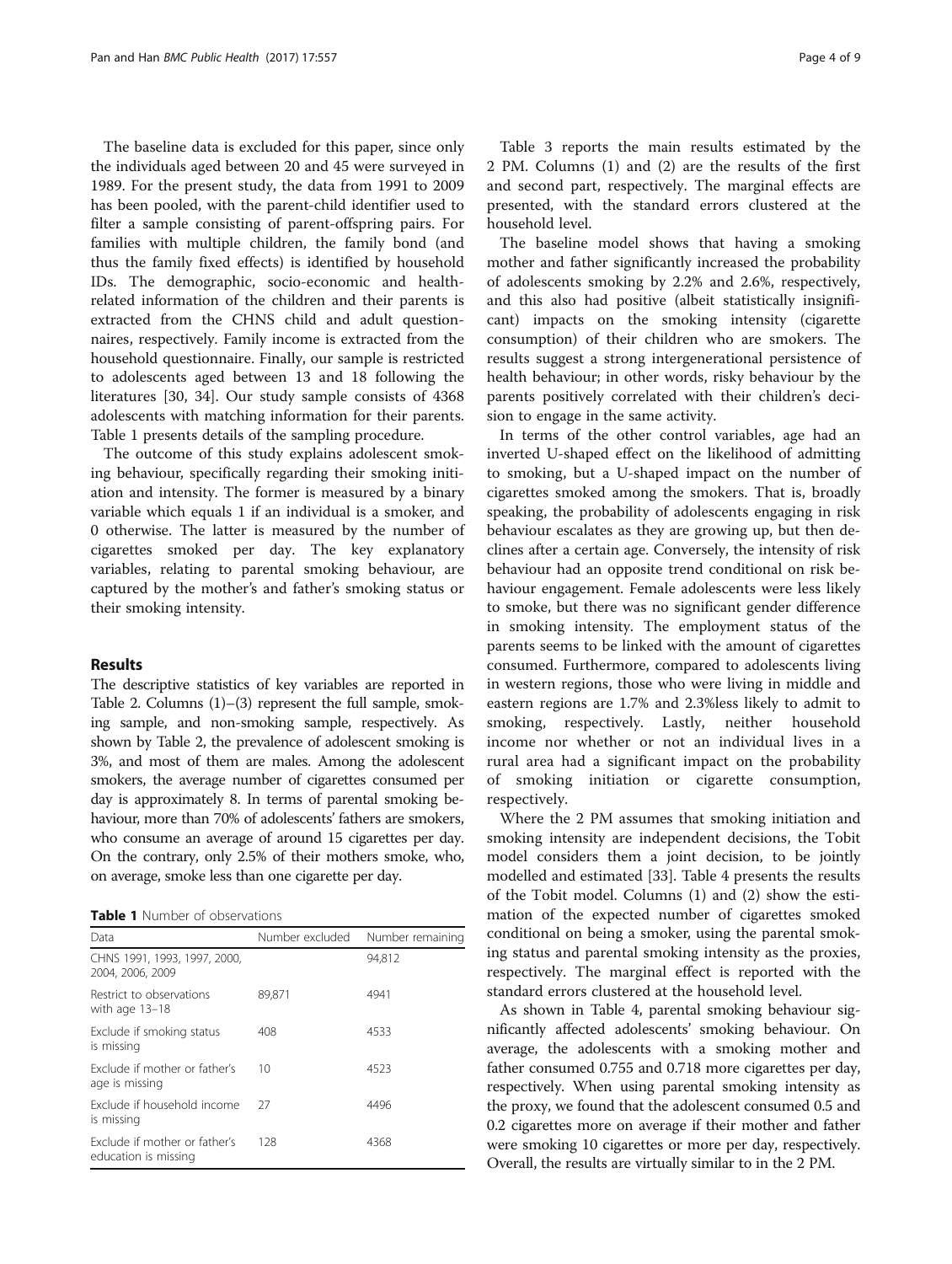<span id="page-4-0"></span>Table 2 Descriptive statistics of variables

| Variables                                  | Total sample<br>(1) | Smoking sample<br>(2) | Non-smoking sample<br>(3) |
|--------------------------------------------|---------------------|-----------------------|---------------------------|
| Smoking $(=1)$                             | 0.030               | 1.000                 | 0.000                     |
| Number of cigarettes smoked per day        | 0.254               | 8.346                 |                           |
| Mother smoker $(=1)$                       | 0.025               | 0.053                 | $0.024***$                |
| Father smoker $(=1)$                       | 0.715               | 0.902                 | $0.709***$                |
| Number of cigarettes mother smoked per day | 0.226               | 0.511                 | $0.217*$                  |
| Number of cigarettes father smoked per day | 11.665              | 14.541                | 11.574***                 |
| Age                                        | 15.508              | 16.784                | 15.468***                 |
| Female $(=1)$                              | 0.484               | 0.015                 | $0.499***$                |
| Living in rural area $(=1)$                | 0.714               | 0.722                 | 0.714                     |
| Mother's age                               | 42.237              | 43.679                | 42.191***                 |
| Father's age                               | 43.988              | 46.189                | 43.919***                 |
| Father's education year                    | 7.640               | 6.391                 | 7.679***                  |
| Mother's education year                    | 5.729               | 4.887                 | 5.755***                  |
| Mother's employment type                   |                     |                       |                           |
| Unemployed                                 | 0.171               | 0.165                 | 0.171                     |
| Farmer                                     | 0.113               | 0.143                 | 0.112                     |
| Collective owned enterprises               | 0.470               | 0.519                 | 0.468                     |
| Private or foreign enterprises             | 0.063               | 0.053                 | 0.063                     |
| Government or state owned                  | 0.160               | 0.075                 | $0.162***$                |
| Other employment                           | 0.010               | 0.015                 | 0.010                     |
| Father's employment type                   |                     |                       |                           |
| Unemployed                                 | 0.083               | 0.113                 | 0.082                     |
| Farmer                                     | 0.103               | 0.135                 | 0.102                     |
| Collective owned enterprises               | 0.432               | 0.459                 | 0.431                     |
| Private or foreign enterprises             | 0.103               | 0.090                 | 0.103                     |
| Government or state owned enterprises      | 0.253               | 0.135                 | $0.256***$                |
| Other employment                           | 0.011               | 0.023                 | 0.011                     |
| Annual household income per capita         | 4464.620            | 4089.133              | 4476.412                  |
| Ν                                          | 4368                | 133                   | 4235                      |

Note: (1) The statistics reported are the sample mean. (2) Asterisks (\*\*\*) denote statistically significant difference between the urban and rural groups (at 5% level). (3) The annual household per capita income is measured in 2009 yuan and is calculated by dividing the total household income by number of people in the family (parents and adolescents)

It should be noticed that one caveat of the 2 PM and Tobit models is that they only reveal the correlation rather than a causal relationship between the adolescents'smoking behaviour and parental smoking status. First, unobservable factors such as genetic formation can possibly lead parents and their children to admit to smoking behaviour. Second, the parental smoking behaviour might be caused by their children's smoking status; that is, the estimation potentially suffers from the "reverse causality" problem. From a statistical point of view, ignoring these endogeneity problems can bias our estimation, either upward or downward. Therefore, we further employed the Fixed Effects (FE) model to help identify the relationship, which can eliminate the unobservable and time-constant factors.

Table [5](#page-6-0) reports the results from the FE model. Due to the limitation of the FE method, only variables with sufficient variation across time can serve as valid outcome variables in the regression. Considering that the smoking status varies little across the study periods, smoking intensity is used to proxy both of the adolescents' and their parents' smoking behaviour.

The coefficient of the number of cigarettes smoked by the adolescents' mother is significant and positive, as we should expect, but the coefficient for the father is insignificant and has a very small negative value. The results still confirm our main findings, but further reveal the gender difference, i.e. the mother's smoking intensity had more significant influence on her children than their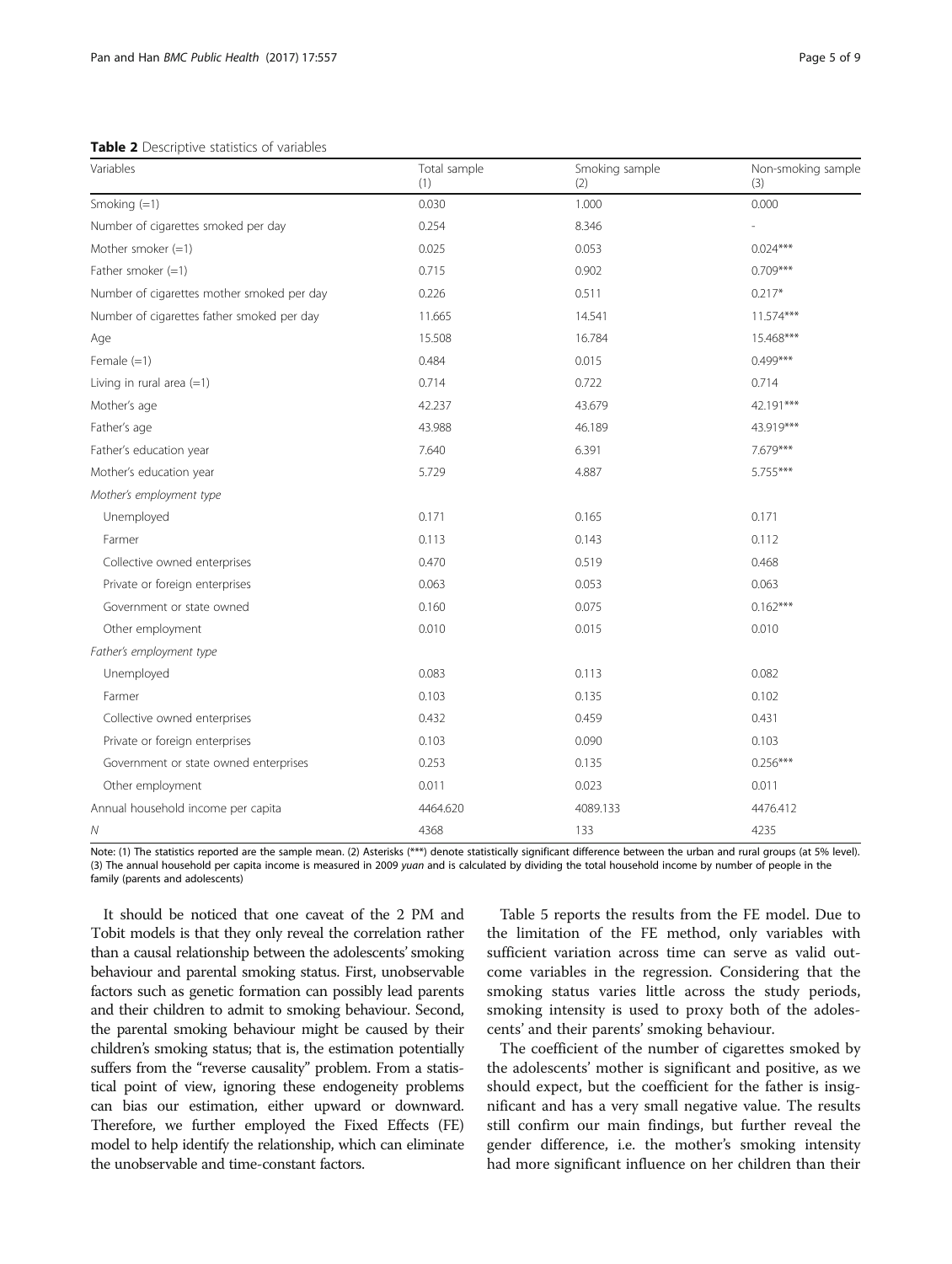father's did. There are two conjectures of why we see different effects from the mother's behaviour and the father's behaviour. Firstly, the proportion of father smoking is far too high comparing to that of mother (71.5% and 2.5% for the fathers and mothers, respectively, in our sample). So it is highly possible that the children may get used to father smoking but not mother smoking. Secondly, comparing with fathers, generally, mothers spend more time with the children. Therefore, the children could be more affected by mothers' behaviour rather than fathers'.

# Discussion

In this paper, we studied the intergenerational transmission of smoking in the context of China using a nationally representative dataset. We found that parental smoking behaviour positively correlated with children's decision to take up smoking, as well as the amount of cigarettes they consumed. This finding is similar to that of [[21](#page-7-0)], who found that parental smoking behaviour significantly increased the children's risk of starting smoking in Germany. Specifically, compared to adolescents with nonsmoker parents, adolescents with both parents smoking led to an approximately 4.8% increase in the probability of smoking in China. A comparison of the results estimated by various models reveals the robustness of our findings.

Previous literature found a strong correlation between parents and their offspring of a broad range of health outcomes, such as self-assessed health [\[7,](#page-7-0) [35](#page-8-0)], obesity [[36](#page-8-0), [37](#page-8-0)], mental health [\[38\]](#page-8-0), chronic health conditions [\[38, 39](#page-8-0)], and height and weight [\[40\]](#page-8-0). Given that health behaviour is a key attribute of health, a positive correlation between parents' and their children's health behaviour would play a substantially important role in the intergenerational transmission of health. Our results support these literature and provide the underlying mechanism.

The stagnation of social mobility in China has become a major concern in recent years, and has even brought about tension between the privileged class and the rest of the population. Despite the fact that well-designed public policy can play a part in improving equality of opportunity,

<span id="page-5-0"></span>Table 3 Two part model results for adolescent smoking

| <b>Table 3</b> TWO part frioud results for adolescent simoning |                   |                                        |  |
|----------------------------------------------------------------|-------------------|----------------------------------------|--|
| Variables                                                      | Smoking<br>$(=1)$ | Number of cigarettes<br>smoked per day |  |
|                                                                | (1)               | (2)                                    |  |
| Mother smoker $(=1)$                                           | $0.022**$         | 0.257                                  |  |
|                                                                | (0.010)           | (0.266)                                |  |
| Father smoker $(=1)$                                           | $0.026***$        | 0.432                                  |  |
|                                                                | (0.007)           | (0.263)                                |  |
| Age                                                            | $0.124***$        | $-4.928***$                            |  |
|                                                                | (0.061)           | (1.861)                                |  |
| Age square                                                     | $-0.003*$         | $0.151***$                             |  |
|                                                                | (0.002)           | (0.057)                                |  |
| Female $(=1)$                                                  | $-0.091***$       | 0.051                                  |  |
|                                                                | (0.016)           | (0.408)                                |  |
| Living in rural area $(=1)$                                    | 0.007             | $-0.148$                               |  |
|                                                                | (0.006)           | (0.219)                                |  |
| Mother's age                                                   | $-0.001$          | 0.001                                  |  |
|                                                                | (0.001)           | (0.030)                                |  |
| Father's age                                                   | 0.001             | $-0.016$                               |  |
|                                                                | (0.001)           | (0.022)                                |  |
| Mother's education year                                        | 0.000             | 0.006                                  |  |
|                                                                | (0.001)           | (0.030)                                |  |
| Father's education year                                        | $-0.002**$        | 0.000                                  |  |
|                                                                | (0.001)           | (0.023)                                |  |
| Mother's employment type: Farmer                               | 0.009             | $-0.929***$                            |  |
|                                                                | (0.014)           | (0.277)                                |  |
| Collective owned enterprises                                   | 0.008             | $-0.142$                               |  |
|                                                                | (0.010)           | (0.381)                                |  |
| Private or foreign enterprises                                 | 0.001             | $-0.439*$                              |  |
|                                                                | (0.012)           | (0.224)                                |  |
| Government or state owned                                      | $-0.001$          | $-1.015**$                             |  |
|                                                                | (0.013)           | (0.421)                                |  |
| Other employment                                               | 0.027             | $-0.095$                               |  |
|                                                                | (0.022)           | (0.260)                                |  |
| Father's employment type: Farmer                               | $-0.003$          | $0.775***$                             |  |
|                                                                | (0.014)           | (0.270)                                |  |
| Collective owned enterprises                                   | $-0.014$          | $-0.287$                               |  |
|                                                                | (0.010)           | (0.221)                                |  |
| Private or foreign enterprises                                 | $-0.009$          | $-0.268$                               |  |
|                                                                | (0.012)           | (0.258)                                |  |
| Government or state owned                                      | $-0.011$          | $-0.071$                               |  |
| enterprises                                                    | (0.011)           | (0.223)                                |  |
| Other employment                                               | 0.001             | $0.734**$                              |  |
|                                                                | (0.022)           | (0.353)                                |  |
| Annual household income                                        | 0.000             | 0.000                                  |  |
| per capita                                                     | (0.000)           | (0.000)                                |  |
|                                                                |                   |                                        |  |

Table 3 Two part model results for adolescent smoking (Continued)

| $-0.017***$ | $-0.037$ |
|-------------|----------|
| (0.005)     | (0.171)  |
| $-0.023***$ | $-0.279$ |
| (0.007)     | (0.304)  |
| Yes         | Yes      |
| 4368        | 133      |
|             |          |

Notes: (1) \*\*\*, \*\* and \* denote statistical significance at 1%, 5% and 10% level, respectively. (2) The reported statistics are marginal effects, with clustered standard errors (at the household level) shown in parentheses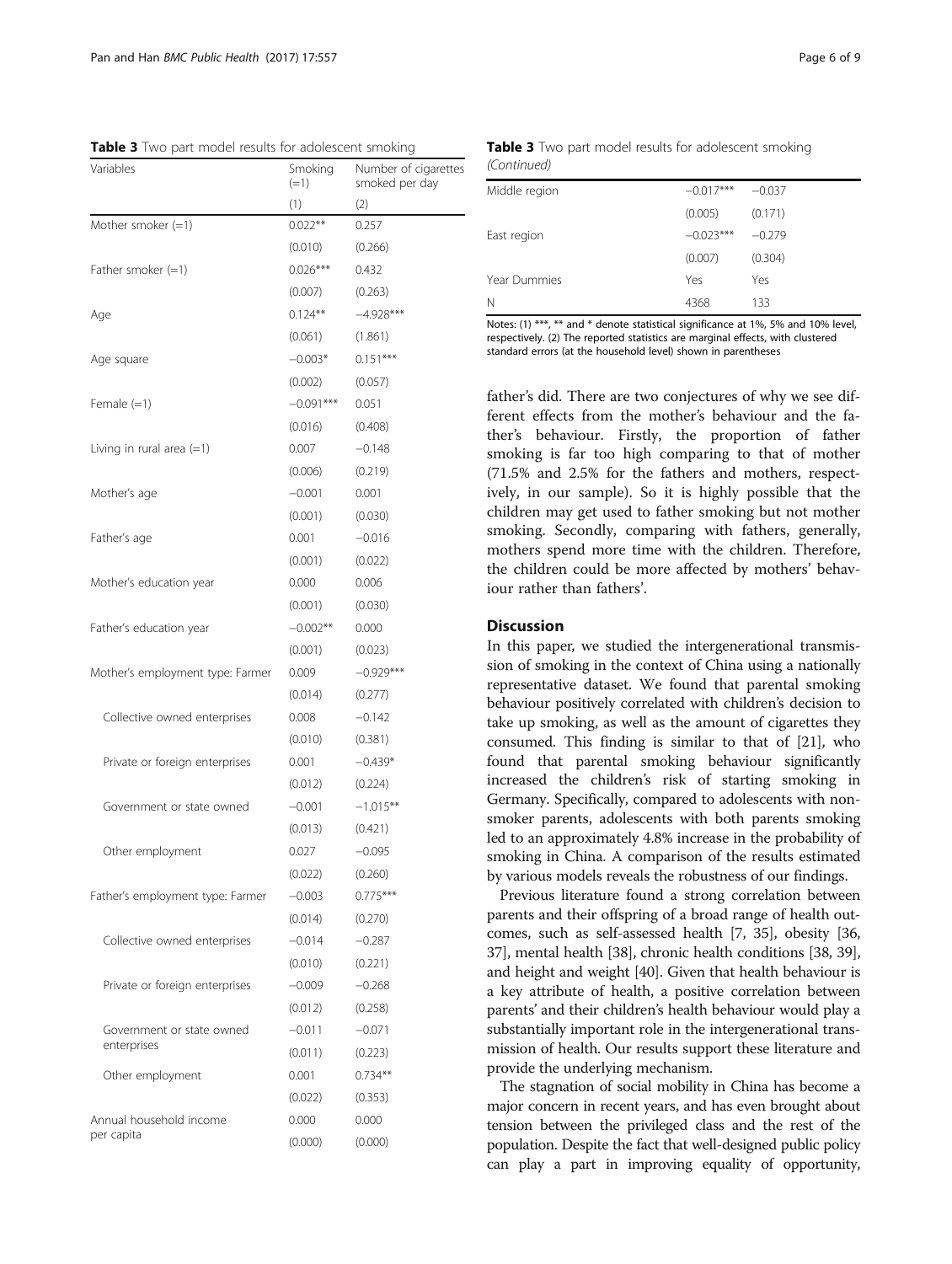<span id="page-6-0"></span>Table 4 Tobit model estimates for adolescent smoking

| Variables                   | Number of cigarettes<br>smoked per day |            |  |
|-----------------------------|----------------------------------------|------------|--|
|                             | (1)                                    | (2)        |  |
| Mother smoker $(=1)$        | $0.755*$                               |            |  |
|                             | (0.393)                                |            |  |
| Father smoker $(=1)$        | $0.718***$                             |            |  |
|                             | (0.182)                                |            |  |
| Number of cigarettes mother |                                        | $0.050**$  |  |
| smoked per day              |                                        | (0.025)    |  |
| Number of cigarettes father |                                        | $0.020***$ |  |
| smoked per day              |                                        | (0.006)    |  |
| N                           | 4368                                   | 4368       |  |

Notes: (1) \*\*\*, \*\* and \* denote statistical significance at 1%, 5% and 10% level, respectively. (2) The reported statistics are marginal effects, with clustered standard errors (at the household level) shown in parentheses. (3) The same covariates as the models reported in Table [2,](#page-4-0) which are the adolescents' age, sex, and residential type, the parental age, educational year, employment status, the annual household income per capita, region dummies, and year dummies

individuals are indispensable to increase intergenerational transmission, not only in those for which they have primary responsibility, such as health behaviour, but also in human capital and income.

Furthermore, we should attach more importance to health education, particularly to adolescents, regarding the addictive properties of tobacco, as well as other risk behaviours. The experience from developed countries clearly indicates a gap between awareness - smoking is hazardous to one's health - and practice – they still smoke, since they tend to neglect health risks from smoking the 'very next cigarette' [[17](#page-7-0)].

Lastly, the Chinese government needs to make more efforts on tobacco control. We highly recommend the World Health Organization (WHO) Framework Convention on Tobacco Control (FCTC) as a guideline both for the policy-making and implementation in China. Smoking

|                   |  |  | <b>Table 5</b> Fixed effects model estimates for cigarettes that |  |
|-------------------|--|--|------------------------------------------------------------------|--|
| adolescent smoked |  |  |                                                                  |  |

| Variables                                  | Number of cigarettes<br>smoked per day |
|--------------------------------------------|----------------------------------------|
| Number of cigarettes mother smoked per day | $0.159***$                             |
|                                            | (0.055)                                |
| Number of cigarettes father smoked per day | $-0.003$                               |
|                                            | (0.008)                                |
| N                                          | 3598                                   |

Notes: (1) \*\*\*denotes statistical significance at 1%. (2) The reported statistics are marginal effects, with clustered standard errors (at the household level) shown in parentheses. (3) The same covariates as the models reported in Table [2](#page-4-0), which are the adolescents' age, sex, and residential type, the parental age, educational year, employment status, the annual household income per capita, region dummies, and year dummies

not only causes health hazards but also potentially has a negative influence on other dimensions of human capital, such as educational achievement, resulting in a multidimensional welfare loss. Besides, it not only affects smokers themselves but also non-smokers around them, and even the next generations. More specific and tough legislation on this issue is urgently needed, given that a nationwide ban on smoking in some indoor public places was introduced in 2011 but amounted to little. Furthermore, various anti-smoking campaigns should be promoted, such as calling on teachers not to smoke in front of students, and parents not to smoke in front of children, which will protect children from involuntary exposure to second hand smoke as well as from the effect of negative role models.

Our study has the following limitations: first, we only studied the correlation between the adolescents' smoking behaviour and parental smoking status. Although the FE model could eliminate the unobserved and timeconstant factors, the endogeneity problem might not be fully resolved. We are aware that, potentially, this issue can be addressed using an instrumental variable approach; however, we were not able to find an appropriate instrument that is essential to the validity of the study findings. Second, our estimation potentially suffers from omitted variable bias since we had no control of the peer effect or the quality of family relationships [[13\]](#page-7-0) due to the data availability - this has been well-documented as a key driver of smoking participation. Third, we used self-reported smoking status as the outcome variables, which could be subject to measurement errors. The adolescents tended to "under-report" their smoking behaviour since the surveys were carried out in front of their parents, thus the smoking status data could potentially suffer from the classic error-in-variable problem. Fourth, the analysed datasets were collected between 1991 and 2009. Therefore, our findings would be interpreted as a time average correlation between parental smoking behaviour and adolescent smoking behaviour. However, the smoking behaviour might change during this relatively long period of time, thus, it will be interesting to examine the intergenerational persistence over time for the future study. Finally, it should be noticed that the 4.8% percent increase in the probability of smoking when both mother and father smoke assumes independent effects of the smoking of both parents. Since we did not include a dummy variable into the regressions to examine the interaction effect of having both parents smoking at the same time, our estimations only account the independent effects of the mothers' and fathers' smoking behaviour on their offspring. In fact, we tried to include a dummy indicating whether both parents were smokers into the regression, however, we failed to get the estimation due to the high correlation between mothers' smoking status and whether both parents were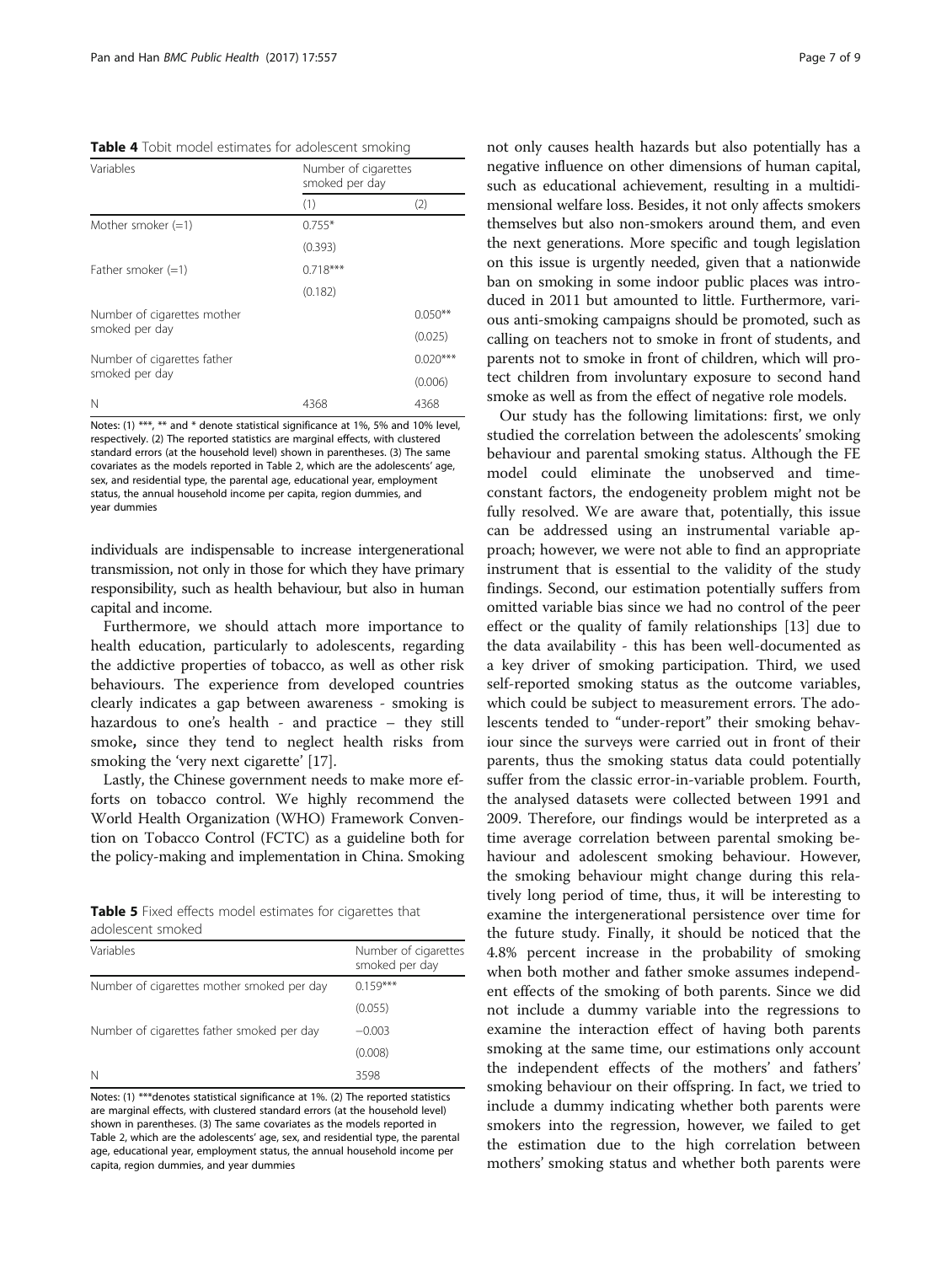<span id="page-7-0"></span>smokers. Specifically, the correlation coefficient is 0.90 for the total sample ( $n = 4368$ ), and 1.00 (perfect collinearity) for the adolescents smoker sample ( $n = 133$ ).

Nevertheless, even if our findings might not be interpreted as rigorous causal effects, the robust and significant correlations we found can enrich evidence regarding the intergenerational persistence of health behaviour, in the case of smoking. Most importantly, this has policy implications for the issue of intergenerational mobility, health education, and tobacco control in China.

#### Conclusion

Our study provides evidence of the intergenerational persistence of health behaviour in the case of smoking, in the world's most populous country. This has policy implications for the issue of intergenerational mobility and health education, as well as for tobacco control in China.

#### Acknowledgments

Not applicable

#### Funding

We thank the National Natural Science Foundation of China (Grant No. 71303165), the China Postdoctoral Science Foundation (Grant No. 2013 M540706 and 2014 T70863), Sichuan University (skqx201401) and China Medical Board (Grant No. 13–167) for their financial support. The funding institutions had no role in study design and development, nor in the collection, analysis and interpretation of the data, nor in the preparation, review or approval of this paper.

#### Availability of data and materials

All source data analysed during this study are available via the following website:<http://www.cpc.unc.edu/projects/china>. The datasets generated by the authors are available from the corresponding author on reasonable request.

#### Authors' contributions

JP conceived the manuscript, developed the statistical model and did the statistical analysis. Both authors provided input to the interpretation of the results. WH prepared the manuscript, and JP developed the tables and figures. Both authors provided input to the manuscript and approved the final version.

#### Competing interests

The views in this study are expressed by the authors in their personal capacity and do not represent the official views of their employers. The authors declare that they have no competing interests.

#### Consent for publication

Not applicable.

#### Ethics approval and consent to participate

The data we used in this study is publicly available, and was originally collected by the University of North Carolina at Chapel Hill, and the National Institute for Nutrition and Food Safety, Chinese Center for Disease Control and Prevention. All participants provided written informed consent and the study was approved by institutional review committees at the University of North Carolina at Chapel Hill and the National Institute for Nutrition and Food Safety, Chinese Center for Disease Control and Prevention.

#### Publisher's Note

Springer Nature remains neutral with regard to jurisdictional claims in published maps and institutional affiliations.

#### Author details

<sup>1</sup>West China School of Public Health, Sichuan University, No. 17, Section 3, Ren Min Nan Road, Chengdu, China. <sup>2</sup>West China Research Center for Rural Health Development Sichuan University, Chengdu, China. <sup>3</sup>Health, Nutrition and Population Global Practice, World Bank, 16F China World Office 2, No. 1 Jian Guo Men, Wai Avenue, Beijing, China.

#### Received: 9 December 2016 Accepted: 31 May 2017 Published online: 08 June 2017

#### References

- 1. Wu X, Treiman DJ. The household registration system and social stratification in China: 1955-1996. Demography. 2004;41(2):363–84.
- 2. Fan Y, Yi J, Zhang J: Intergenerational mobility in China: patterns and determinants. 2013.
- 3. Chen L, Cheung D: Intergenerational inequality in China: from the perspective of Food consumption persistence. 2013.
- 4. Grossman M. On the concept of health capital and the demand for health. J Polit Econ. 1972;80(2):223–55.
- 5. Schultz TW. Investment in Human Beings. Chicago: University of Chicago Press; 1962.
- 6. Becker GS. Health as human capital: synthesis and extensions. Oxf Econ Pap. 2007;59(3):379–410.
- 7. Case A, Lubotsky D, Paxson C. Economic status and health in childhood: the origins of the gradient. Am Econ Rev. 2002;92(5):1308–34.
- 8. Solon G: A model of intergenerational mobility variation over time and place. In: Generational Income Mobility in North America and Europe. edn. Edited by Corak M: Cambridge University Press; 2004.
- 9. McGinnis J, Foege WH. Actual causes of death in the united states. JAMA. 1993;270(18):2207–12.
- 10. Mokdad AH, Marks JS, Stroup DF, Gerberding JL. Actual causes of death in the united states, 2000. JAMA. 2004;291(10):1238–45.
- 11. The Lancet. Public smoking regulation in China: no more hot air. Lancet. 2014;383(9912):100.
- 12. WHO: WHO report on the global tobacco epidemic: Warning about the dangers of tobacco. In. Geneva: WHO; 2011.
- 13. Shakib S, Zheng H, Johnson CA, Chen X, Sun P, Palmer PH, et al. Family characteristics and smoking among urban and rural adolescents living in China. Prev Med. 2005;40(1):83–91.
- 14. Han J, Chen X. A meta-analysis of cigarette smoking prevalence among adolescents in China: 1981–2010. Int J Environ Res Public Health. 2015;12(5):4617.
- 15. DuRant RH, Smith JA, Kreiter SR, Krowchuk DP. THe relationship between early age of onset of initial substance use and engaging in multiple health risk behaviors among young adolescents. Archives of Pediatrics & Adolescent Medicine. 1999;153(3):286–91.
- 16. Zhao M, Konishi Y, Glewwe P. Does smoking affect schooling? Evidence from teenagers in rural China. J Health Econ. 2012;31(4):584–98.
- 17. Loureiro ML, Sanz-de-Galdeano A, Vuri D. Smoking habits: like father, like son, like mother, like daughter. Oxf Bull Econ Stat. 2010;72(6):717–43.
- 18. O'Loughlin J, Karp I, Koulis T, Paradis G, DiFranza J. Determinants of first puff and daily cigarette smoking in adolescents. Am J Epidemiol. 2009;170(5):585–97.
- 19. Lillard DR. Keeping it in the family? If parents smoke do children follow. Schmollers Jahr. 2011;131(2):277–86.
- 20. Kandel DB, Griesler PC, Hu M-C. Intergenerational patterns of smoking and nicotine dependence among US adolescents. Am J Public Health. 2015; 105(11):e63–72.
- 21. Göhlmann S, Schmidt CM, Tauchmann H. Smoking initiation in Germany: the role of intergenerational transmission. Health Econ. 2010;19(2):227–42.
- 22. King G, Keohane RO, Verba S. Designing social inquiry: scientific inference in qualitative research. Princeton University Press: Princeton; 1994.
- 23. Christopoulou R, Jaber A, Lillard DR: The Inter-generational and Social Transmission of Cultural Traits: Theory and Evidence from Smoking Behavior. NBER Working Paper No 19304 2013.
- 24. Huver RME, Engels RCME, Breukelen GV, Hd V. Parenting style and adolescent smoking cognitions and behaviour. Psychol Health. 2007;22(5):575–93.
- 25. Koetting O'Byrne K, Haddock CK, Poston WSC. Parenting style and adolescent smoking. J Adolesc Health. 2002;30(6):418–25.
- 26. Powell LM, Chaloupka FJ. Parents, public policy, and youth smoking. Journal of Policy Analysis and Management. 2005;24(1):93–112.